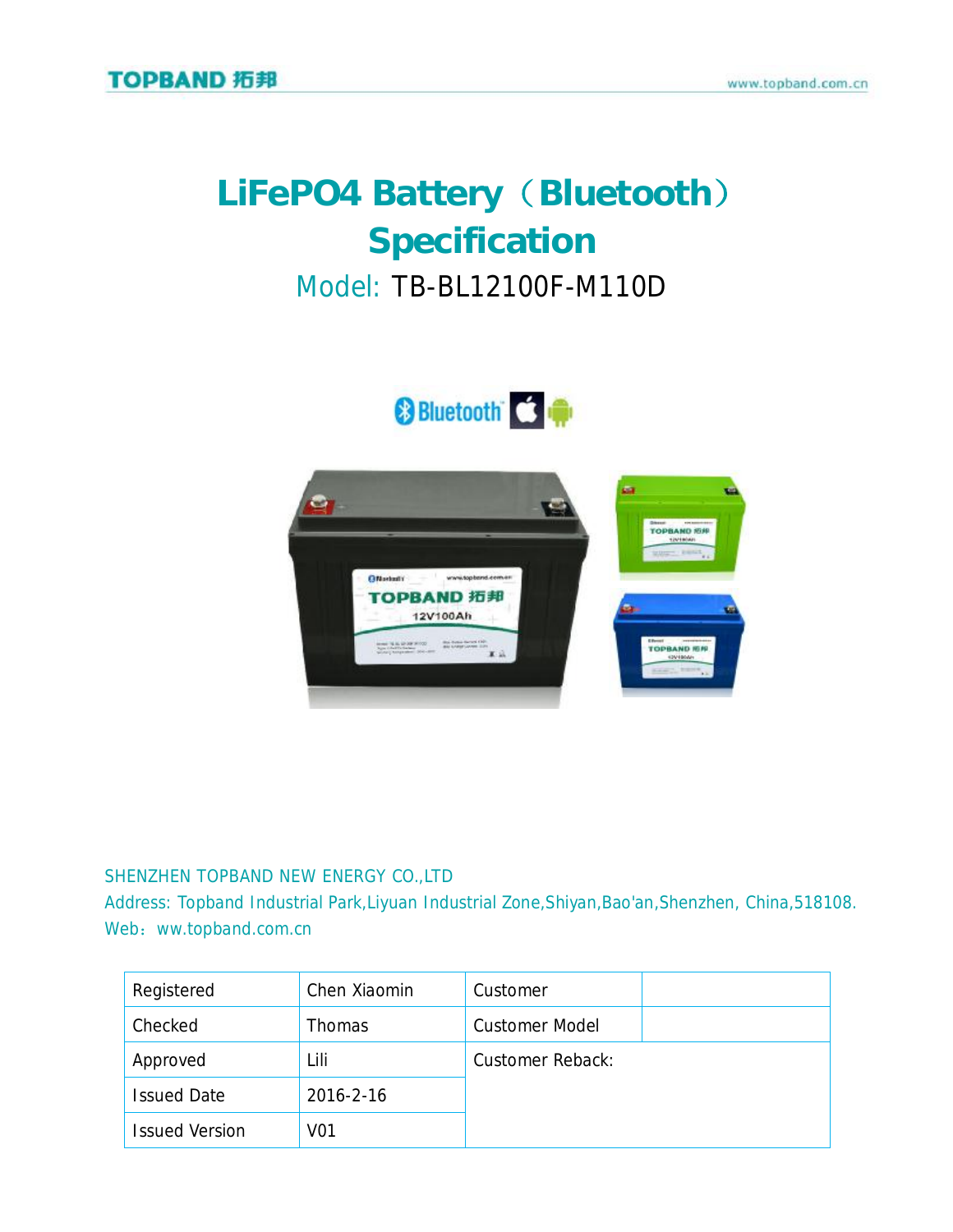#### **1. General Information**

This specification defines the performance of rechargeable LiFePO4 battery pack **TB-BL12100F-M110D** manufactured by SHENZHEN TOPBAND NEW ENERGY CO.,LTD, describes the type, performance, technical characteristics, warning and caution of the battery pack. The battery pack support Bluetooth communication function. Through installation a Android application (TBEnergy.apk) on mobile terminal, the user can read the battery pack system information.

#### **2. Specification**

| <b>NO</b>                   | <b>Items</b>                                         |                               | <b>Description</b>                                  |  |  |  |
|-----------------------------|------------------------------------------------------|-------------------------------|-----------------------------------------------------|--|--|--|
| <b>Normal Specification</b> |                                                      |                               |                                                     |  |  |  |
| 1                           | Nominal Voltage                                      | 12.8V                         |                                                     |  |  |  |
| $\overline{2}$              | Normal Capacity                                      |                               | 100Ah                                               |  |  |  |
| 3                           | <b>Internal Resistance</b>                           |                               | $\leq$ 20m $\Omega$                                 |  |  |  |
|                             | <b>Standard Charge</b>                               |                               |                                                     |  |  |  |
| $\overline{4}$              | Battery operation temperature range<br>@charging     |                               | $0 - 45$ °C                                         |  |  |  |
| 5                           | Normal charge voltage                                |                               | 14.6±0.1V                                           |  |  |  |
| 6                           | Recommended float charge voltage(for<br>Standby use) |                               | 13.9±0.1V                                           |  |  |  |
| 7                           | Allowed MAX charge current                           |                               | 80A@Battery initial Temp 25±5℃                      |  |  |  |
| 8                           | Recommended charge current                           |                               | $≤60A$                                              |  |  |  |
| <b>Standard Discharge</b>   |                                                      |                               |                                                     |  |  |  |
| 9                           | Battery operation temperature range<br>@discharging  |                               | $-20 - 60^{\circ}$ C                                |  |  |  |
| 10                          | Output Voltage Range                                 |                               | $10.0 - 14.6V$                                      |  |  |  |
| 11                          | Allowed discharge current                            |                               | 100A withstand 30min @Battery initial<br>Temp 25±5℃ |  |  |  |
| 12                          | Pulse discharge current                              |                               | 300A withstand 3s                                   |  |  |  |
| 13                          | Discharge Cut-off voltage                            |                               | 10.0V                                               |  |  |  |
|                             | <b>Mechanical Characteristics</b>                    |                               |                                                     |  |  |  |
|                             | Dimension                                            |                               | Length<br>$318 \pm 2$ mm                            |  |  |  |
| 14                          |                                                      |                               | Width<br>165±2mm                                    |  |  |  |
|                             |                                                      |                               | $215 \pm 2$ mm<br>Height                            |  |  |  |
| 15                          | Weight                                               |                               | 12.3Kg<br>Approx.                                   |  |  |  |
| <b>Storage</b>              |                                                      |                               |                                                     |  |  |  |
| 16                          | Storage                                              | Short: within one month       | $-20-35$ °C, 45~75%RH                               |  |  |  |
|                             | Temperature &<br><b>Humidity Range</b>               | Long term: above one<br>month | $-10-30$ °C, 45~75%RH                               |  |  |  |
| 17                          | Self-discharge rate                                  | Residual capacity             | $\leq$ 3% per month; $\leq$ 15% per year            |  |  |  |
|                             |                                                      | Reversible capacity           | $\leq$ 1.5% per month; $\leq$ 8% per year           |  |  |  |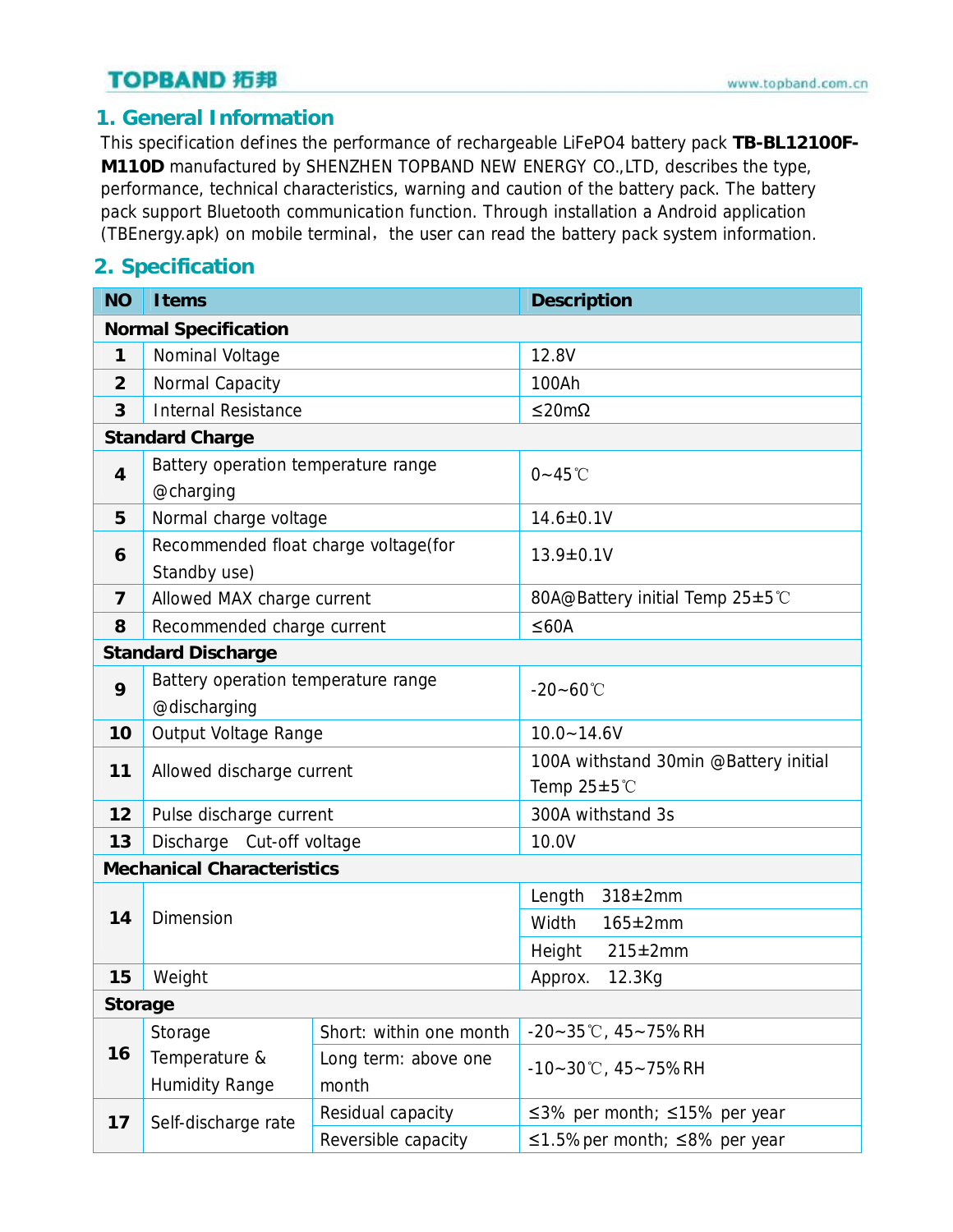# **3. Electrical Characteristics & Test Condition**

Testing Conditions: Ambient Temperature: 25±5℃; Huminity:45%~75%.

| <b>NO</b>      | <b>Items</b>                                | <b>Criterion</b>       |             | Condition                                                                                                                                                                                                                                                                                                                                  |  |
|----------------|---------------------------------------------|------------------------|-------------|--------------------------------------------------------------------------------------------------------------------------------------------------------------------------------------------------------------------------------------------------------------------------------------------------------------------------------------------|--|
| 1              | Internal Impedance                          | $\leq$ 20m $\Omega$    |             | Test the internal resistance of 50% SOC battery<br>pack with 1 kHz AC internal resistance test<br>instrument.                                                                                                                                                                                                                              |  |
| $\overline{2}$ | Capacity                                    | $\geqslant$ 100Ah      |             | Rest for 1 hour after fully charged, then<br>discharge with 0.33C current until the battery<br>reaches the discharge cutoff voltage. Repeat<br>above process for three times, if the discharge<br>time is not less than 180 minutes, you can stop<br>and define the Discharging current*time value<br>(Ah) as battery capacity.            |  |
| 3              | Short circuit<br>protection                 |                        |             | Not allowed.                                                                                                                                                                                                                                                                                                                               |  |
| 4              | <b>MAX charge Current</b>                   | 80A                    |             | Charging with this current for more than 0.5h<br>and the added temperature of battery pack less<br>than $20^{\circ}$ C.                                                                                                                                                                                                                    |  |
| 5              | MAX discharge<br>Current                    | 100A                   |             | Discharging with this current for more than<br>0.5h and the added temperature of battery<br>pack less than 35°C.                                                                                                                                                                                                                           |  |
| 6              | Cycle life<br>(DOD%100)                     | $\geq$ 2000cycle       |             | Discharge with the current of 0.5C until it can't<br>discharge, and then rest it for 1h. Charge the<br>battery following CC(0.33C)/CV(14.6V) mode<br>to full capacity, and then rest it for 1h. Repeat<br>above process until full charged capacity is no<br>more than 80% of normal value. Accumulated<br>times is defined as cycle life. |  |
| $\overline{7}$ | Discharge<br>Temperature<br>Characteristics | -20 $^{\circ}$ C       | $\geq 70\%$ | At 25±5℃ discharge the battery with the                                                                                                                                                                                                                                                                                                    |  |
|                |                                             | $0^{\circ}$ C          | > 80%       | current of 0.33C to the cut-off voltage. Store<br>the battery at various temperatures for 2h and                                                                                                                                                                                                                                           |  |
|                |                                             | $25^{\circ}$           | 100%        | discharge the battery with 0.33C to the cut-off<br>voltage. Record the ratio between discharging<br>& charging capacity.                                                                                                                                                                                                                   |  |
|                |                                             | $55^{\circ}$ C         | ≥95%        |                                                                                                                                                                                                                                                                                                                                            |  |
| 8              | <b>Charge Retention</b><br>ability          | remain<br>capacity≥90% |             | Charge the battery to full capacity and store it<br>for 28days, and then discharge it with 0.33C to<br>the cut-off voltage.                                                                                                                                                                                                                |  |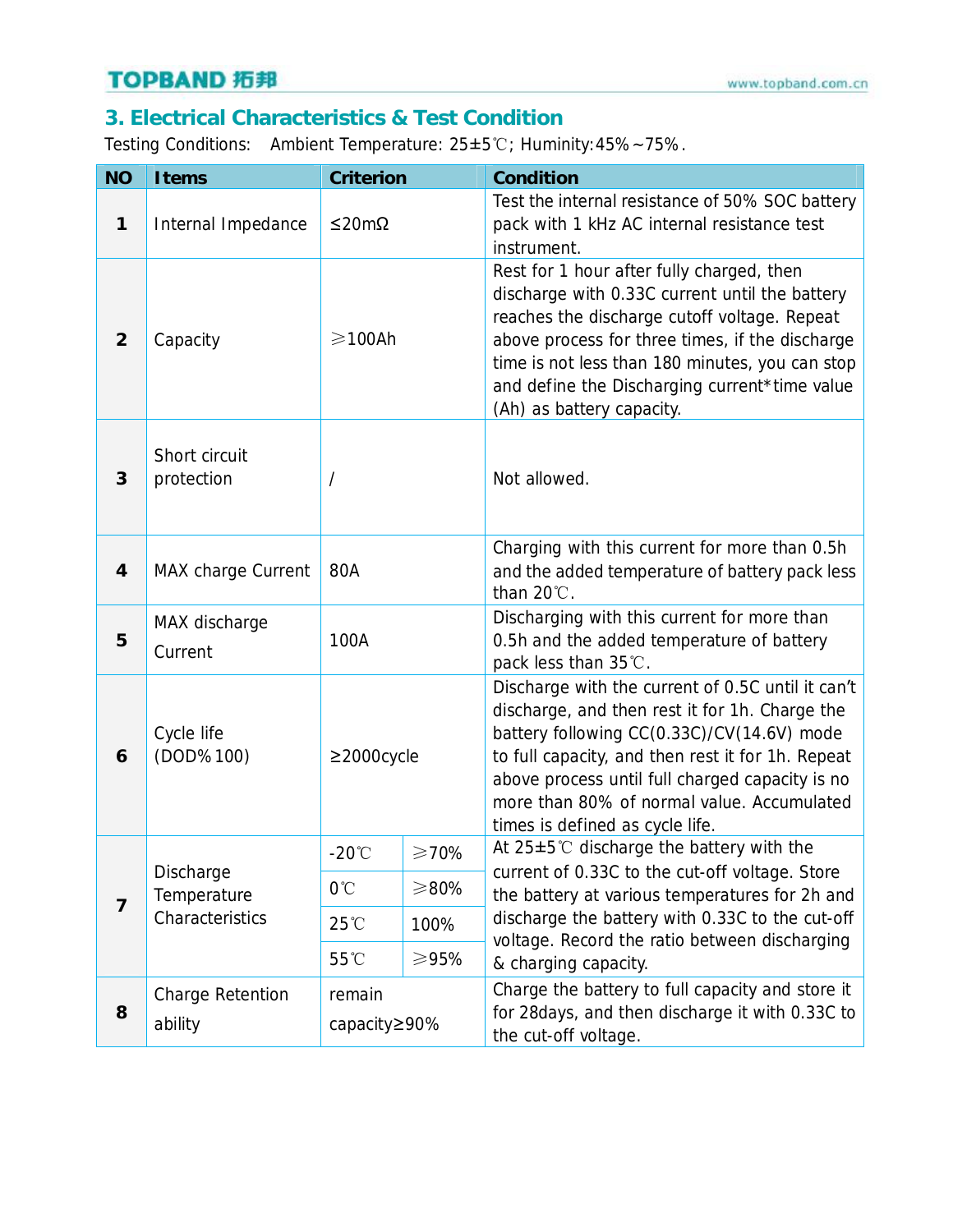## **4. Circuit Protection**

The batteries are supplied with a LiFePO4 Battery Management System (BMS)that can monitor and optimized each single prismatic cell during charge & discharge, to protect the battery pack overcharge, over discharge, short circuit. Overall, the BMS helps to ensure safe and accurate running.

| <b>Test item</b> | Content                                 | <b>Criterion</b>          |  |
|------------------|-----------------------------------------|---------------------------|--|
| Over charge      | Over-charge protection for each cell    | $3.90 \pm 0.03$ V         |  |
|                  | Over-charge release for each cell       | $3.60 \pm 0.05$ V         |  |
|                  | Over-charge release method              | Under the release voltage |  |
| Over discharge   | Over-discharge protection for each cell | $2.00 \pm 0.05 V$         |  |
|                  | Over-discharge release for each cell    | $2.30 \pm 0.05 V$         |  |
|                  | Over-discharge release method           | Charging                  |  |
| Over current     | Discharge over current protection       | $300 - 500A$              |  |
|                  | Protection delay time                   | $50 - 200$ ms             |  |
|                  | Over current release method             | Release after 8s.         |  |
| Over             |                                         | Protection @65±5℃         |  |
| Temperature      | Battery over temperature                | Release @60±5℃            |  |
| Over             |                                         | Protection @-10±5℃        |  |
| Temperature      | Battery lower temperature               | Release @0±5℃             |  |

### **5. Dimensional Drawing**



Unit: mm

 $165 + 2$